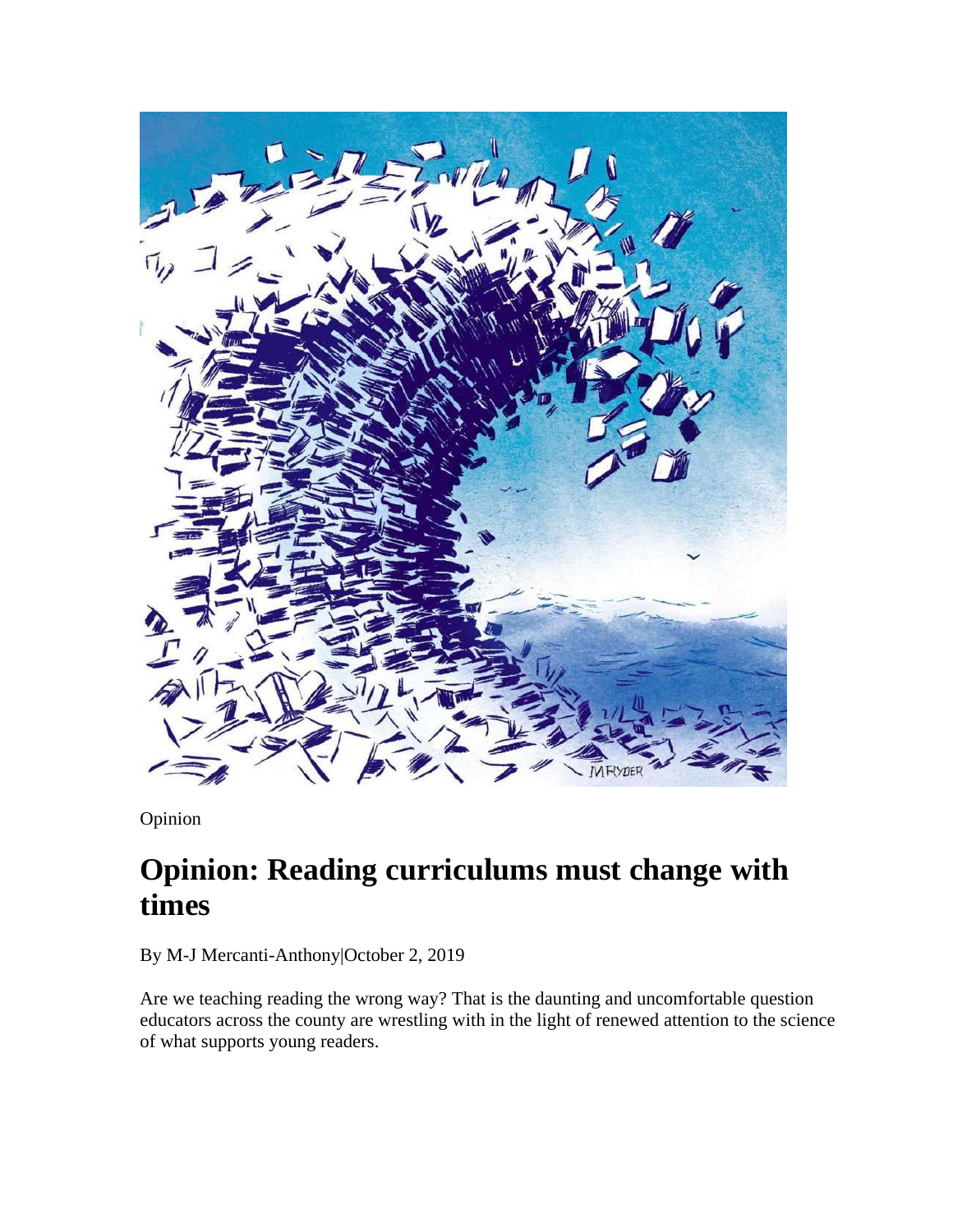There is a lot of evidence that something is amiss. Despite decades of intervention, reading national reading rates are flat. Closer to home, reading scores fell in Greenwich and Stamford last year.

This lack of reading progress — particularly for the most vulnerable — has led to the rise of a national movement of frustrated parents of dyslexic students. In the past three years, these parents have stormed state capitals across the country demanding change to how students in need of reading interventions are treated.

At the heart of this dilemma is public education's 20-year love affair with "balanced literacy."

This approach was meant to settle the "reading wars" of the 1990s, where rabid proponents of a phonics-based approach to reading instruction squared off against equally rabid proponents of "whole language." These advocates urged the de-emphasis of phonics in favor of teaching students site words and other symbol-recognition methods of learning words.

Balanced literacy sought the best of both. Sure, teach kids some phonics when needed, but make sure kids are surrounded by rich texts they can read and enjoy. Support students in learning unfamiliar words not simply by sounding it out, but by looking at context clues and syntax.

Balanced Literacy sounds great, but there is growing evidence that it does not work for a lot of kids. This charge has been brought most forcefully by Emily Hanford in three schoolfoundation shattering podcast documentaries over the past year.

She points out that the most popular balanced literacy programs — including the reading workshop programs used by Greenwich and Stamford — give lip service to phonics at best. The focus of context and syntax clues in these programs actually confuses students with poor phonics skills and hurts their ability to decode unfamiliar words.

Meanwhile, the science in support of phonics instruction could not be clearer. In an effort to end the reading wars, Congress commissioned a national report on reading, which way back in 2000 unequivocally supported the importance of phonics instruction. Australia and the United Kingdom subsequently commissioned their own national studies in 2005 and 2006, reaching the same conclusion. In fact, the UK government was so convinced that it made systemic phonics instruction in early elementary grades the law. Five years after these changes went into effect, national reading scores were up 23 percent.

It is settled science that while reading workshops can be incredibly nurturing environments for young readers, it is not enough. Once a week practice, the occasional alphabet card review, or "as needed" phonics supports do not qualify. The science calls for daily, explicit, systemic instruction in both the sounds letters make and how these sounds can be blended together to make words